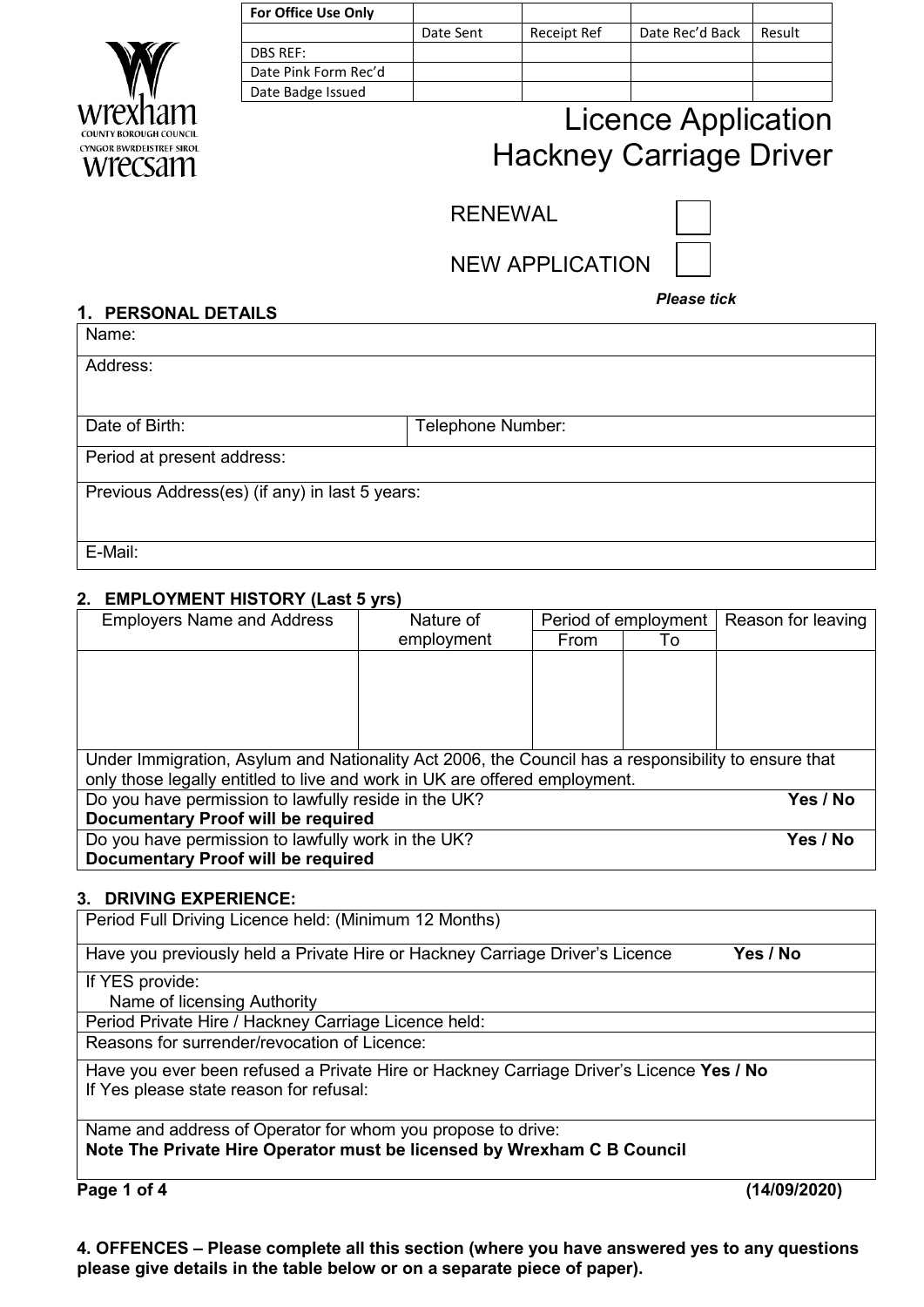**Please note: private hire and hackney carriage drivers are not subject to the Rehabilitation of Offenders Act 1974 (Exceptions) (Amendments) Order 2002. This means ANY convictions or cautions must be declared, irrespective of if they could normally be regarded as spent. Also you should declare all warnings, reprimands, fixed penalty notices and motoring offences.**

| Do you have any criminal convictions?<br>If you have ticked yes you must give full details of all your convictions<br>whether spent or not in the space provided below.                                                              | Yes $\Box$    | No $\Box$       |
|--------------------------------------------------------------------------------------------------------------------------------------------------------------------------------------------------------------------------------------|---------------|-----------------|
| Have you ever been cautioned, officially warned or reprimanded by the<br>police for any reason or received a fixed penalty notice for any offence<br>including motoring?<br>If you have ticked yes you must give full details below. | <b>Yes</b>    | No <sub>1</sub> |
| Do you have any matters pending, for which you are currently being<br>investigated, for example, by the police or other enforcement agency?                                                                                          | Yes $\square$ | No $\Box$       |
| Do you have any convictions or pending matters in any other Country?                                                                                                                                                                 |               | No $\Box$       |

I do solemnly and sincerely declare that (tick either 1 or 2 as appropriate):

#### **EITHER**

- 1. I do not have any convictions, cautions or other police matters to declare and I am  $\Box$  not subject to any pending prosecutions or being investigated for any other matter**.**   *OR* OR
- 2. I list here full details of all convictions, cautions and other police matters I have  $\Box$  received. I also list full details of any offences for which I am currently being prosecuted or other matter for which I am being investigated.

**IMPORTANT: It is an offence under Section 57(3) of the Local Government (Miscellaneous Provisions) Act 1976 for any person to knowingly or recklessly make a false statement or omit any material particulars in giving the required information.**

| <b>Date</b> | Type of Offence -<br>i.e. Conviction,<br><b>Caution etc</b> | <b>Detail of Offence or</b><br><b>Pending Matter</b> | <b>Court / Police</b><br><b>Force Address</b> | Sentence /<br><b>Penalty etc</b> |
|-------------|-------------------------------------------------------------|------------------------------------------------------|-----------------------------------------------|----------------------------------|
|             |                                                             |                                                      |                                               |                                  |
|             |                                                             |                                                      |                                               |                                  |
|             |                                                             |                                                      |                                               |                                  |
|             |                                                             |                                                      |                                               |                                  |
|             |                                                             |                                                      |                                               |                                  |
|             |                                                             |                                                      |                                               |                                  |
|             |                                                             |                                                      |                                               |                                  |
|             |                                                             |                                                      |                                               |                                  |

**If necessary, please continue on a separate piece of paper.**

**Page 2 of 4 (14/09/2020)**

## **5a) COUNTERSIGNATURE**

All applications for a New Hackney Carriage Driver's Licence (as opposed to an application to renew an existing licence) require countersignature. After you have completed the form in full, this section should be completed and signed by a person of professional or similar standing who has known you personally for at least two years and who is a Commonwealth or Irish Citizen resident in the UK. **Your application should be signed by an acceptable countersignatory. (Please see attached list for guidance).** *Countersignatures must not be employed in the Private Hire/Hackney Carriage Business.*

**5b) NOTES TO COUNTERSIGNATORY**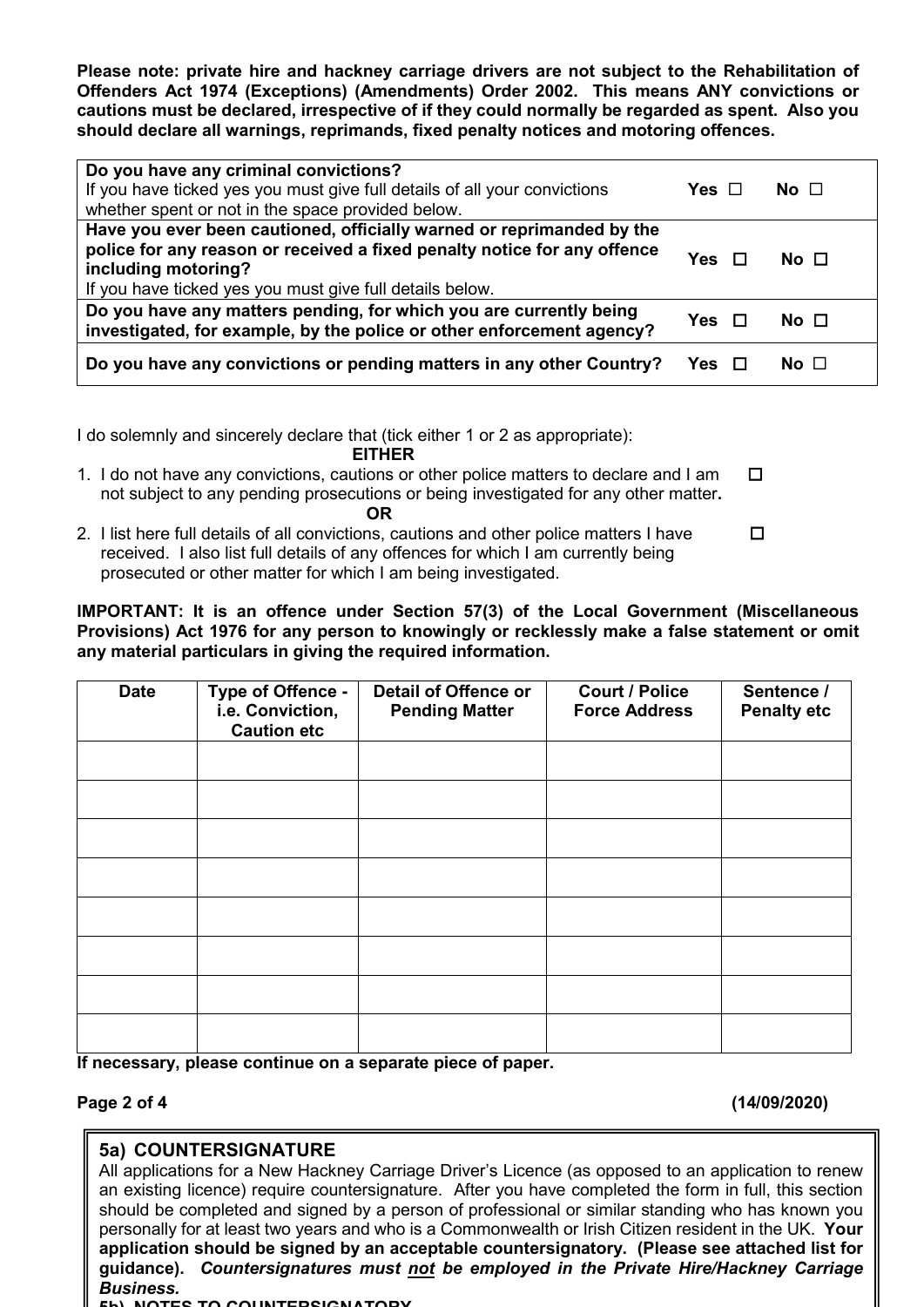Please ensure that you have completed every section of the form and are able to present all of the documents listed. FAILURE TO DO SO WILL RESULT IN YOUR APPLICATION NOT BEING ACCEPTED.

Applicants should be aware that Wrexham County Borough Council handles information from the Disclosure and Barring Service in accordance with the requirements of the General Data Protection regulation (GDPR,) the DBS Privacy Policy for Standard and Enhanced checks and the DBS Codes of Practice. Copies of above DBS documents can be viewed at the licensing office or obtained online at; **<https://www.gov.uk/government/publications/dbs-privacy-policies>**

Applicants should ensure that they read and understand the DBS Privacy Policy for Standard and Enhanced checks.

### **I declare that to the best of my knowledge and belief the information given above is true and correct.**

#### **I have read and understood the Licence Conditions. I have read and understood the DBS Privacy Policy for Standard and Enhanced checks**

Signature (Applicant) …………………………………

Date: ……………………………………..

If you knowingly or recklessly make a false statement or omit any material information from this application you

The information collected may be shared with other departments or organisations in order that we can provide a service to you. Further details are available on the Privacy Notice section of the Council's website.

I

**Page 3 of 4 (14/09/2020**)

**All cheques should be made payable to Wrexham Council.** 

This form should be completed and returned, **together with certified copies of the following documentation :** 

**Driving Licence - with DVLA "One Time Access Code"& D906 Driving Entitlement Consent Form UK Birth Certificate or Current Passport**

**Proof of National Insurance Number (Documentary Proof i.e N.I. Card, P45 / P60 etc) Proof of address e.g recent utility bill**

**UK Residence Permit and UK Work Permit (If Required)**

by email to taxiadmin @wrexham.gov.uk or posted to the Licensing Section, Environment Department Transport Depot, Abbey Road South, Wrexham Industrial Estate LL13 9PW (01978) 729600.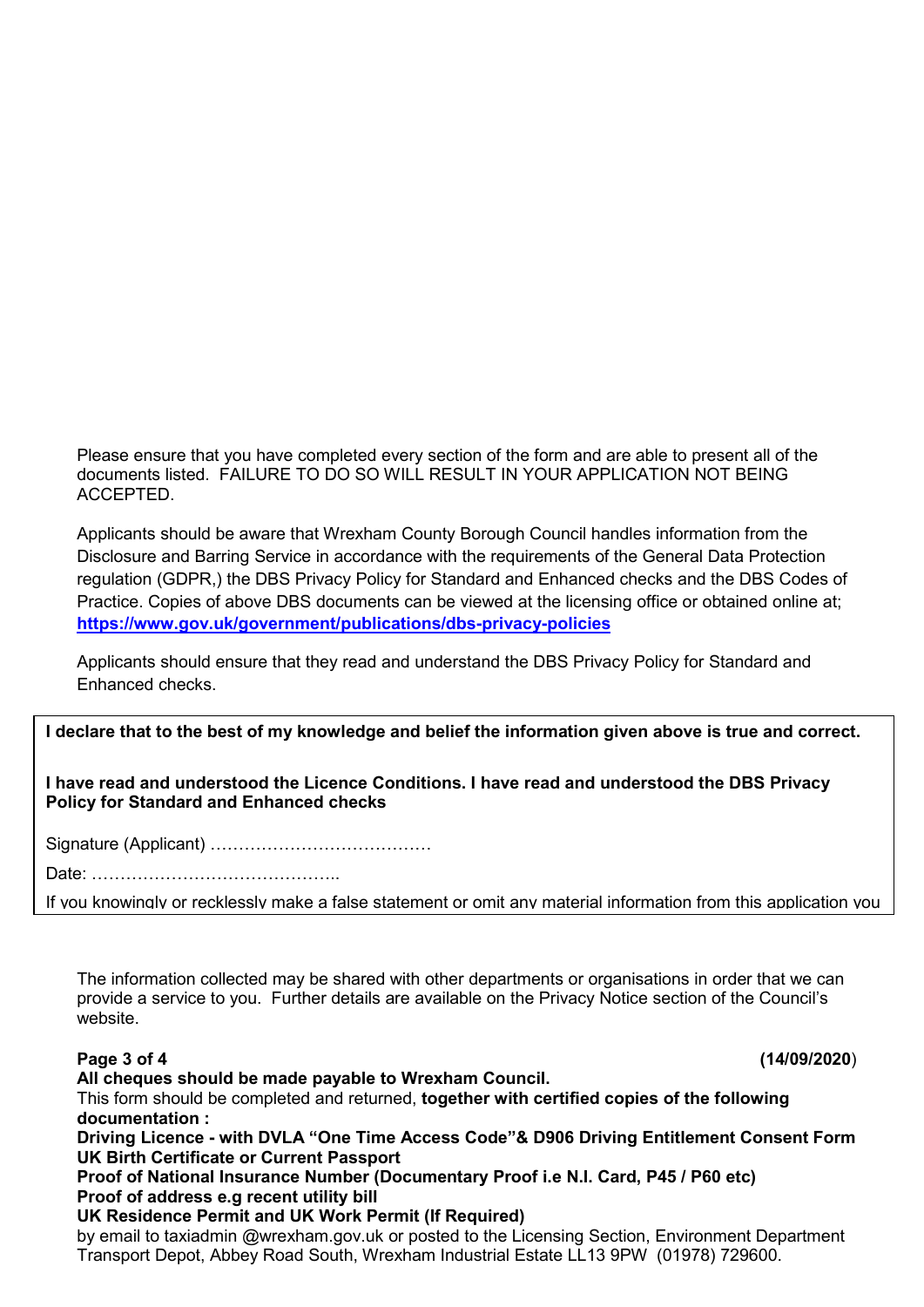## *ACCEPTABLE COUNTERSIGNATURES*

- Accountant
- Articled Clerk of a Limited Company
- Assurance Agent of Recognised Company
- Bank/Building Society Official
- Barrister
- Chairman/Director of Limited Company
- Chemist
- Chiropodist
- Christian Science Practitioner
- Commissioner of Oaths
- Councillor: Local or County
- Civil Servant (permanent)
- Dentist
- Fire Service Official
- Funeral Director
- Justice of the Peace
- Legal Secretary (members and fellows of the Institute of legal secretaries)
- Local Government Officer
- Member of Parliament
- Merchant Navy Officer
- Minister of a recognised religion
- Nurse (SRN and SEN)
- Officer of the armed services (Active or Retired)
- Optician
- Person with Honours (eg OBE MBE etc)
- Person with recognised qualification (eg BSc, PhD etc)
- Police Officer
- Post Office Official
- Salvation Army Officer
- Social Worker
- Solicitor
- Surveyor (Chartered)
- Teacher, Lecturer
- Travel Agency (Qualified)
- Valuers and auctioneers (fellow and associate members of the incorporated society)
- Warrant officers and Chief Petty Officers

The above, working or retired, are acceptable as countersignatories.

**Relatives or partners are not acceptable countersignatories.**

**Page 4 of 4 (14/09/2020)**